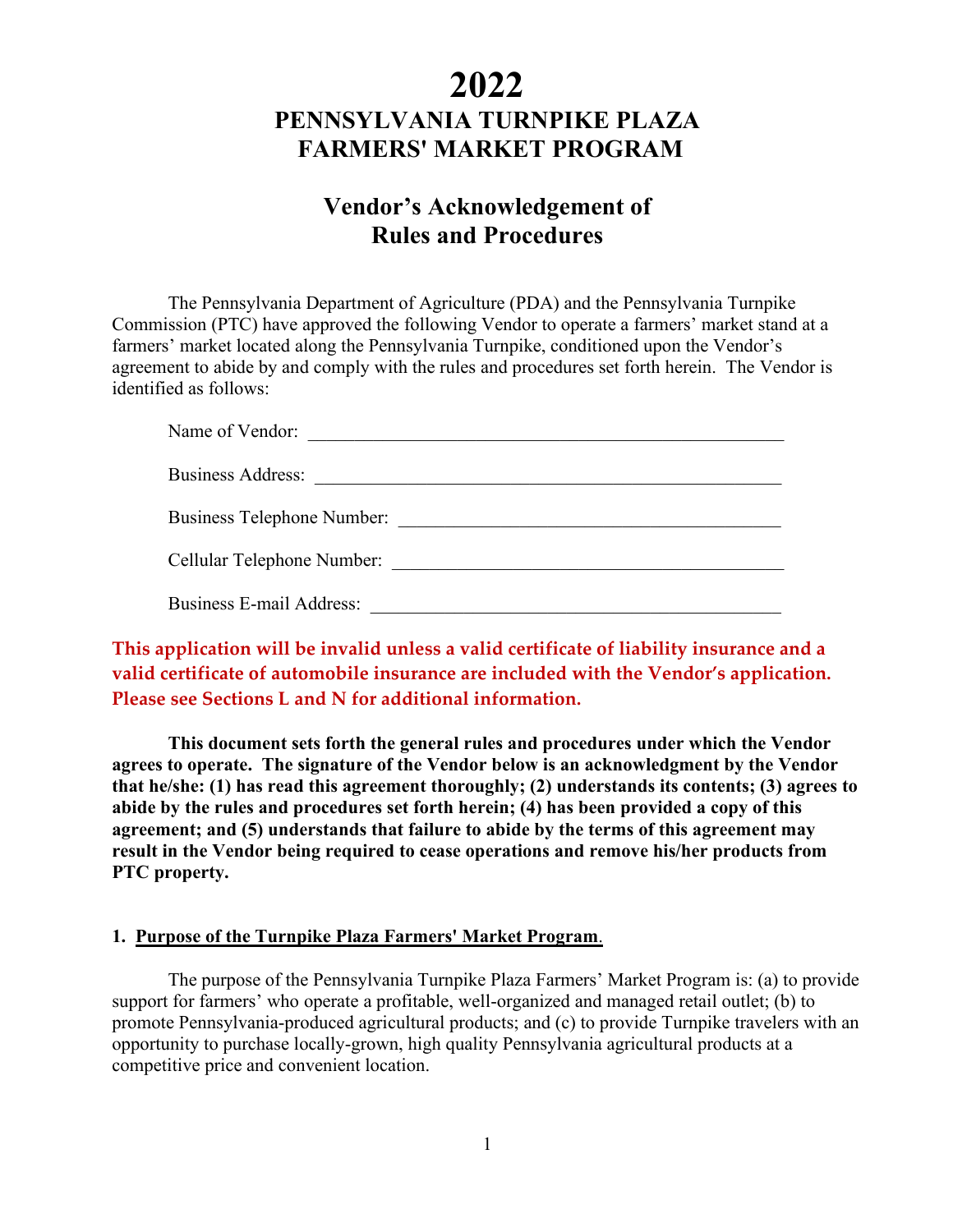#### **2. Business Coordinator.**

a. If there are two or more Vendors operating at the farmers' market at a single plaza location, they shall elect or agree upon a single "Business Coordinator" to represent their market.

b. The Business Coordinator shall serve as a contact person through whom information from PDA and/or PTC shall be disseminated to the other Vendors at their respective plaza location. The Vendor shall cooperate with the Business Coordinator and shall not impede or interfere with the Business Coordinator performing the duties described herein.

c. If the Vendors are unable to agree on a Business Coordinator, PDA shall appoint one from among the Vendors.

## **3. Vendor Responsibilities.**

a. The approval of a Vendor by PDA and PTC is only valid for a single market season, which runs from April  $1<sup>st</sup>$  to November  $30<sup>th</sup>$ . A Vendor must obtain the approval of PDA and PTC to operate a farmers' market stand at a plaza location *each season***.**

b. A person must submit a Vendor application to PDA at least 30 days in advance of the April 1st start of the market season. That application must be approved by PDA and PTC *before* the vendor can operate at a plaza location. The April 1<sup>st</sup> deadline may be extended at the discretion of PDA and PTC.

c. A Vendor application will not be considered "submitted" until it is received by PDA (whether by mail, fax, personal delivery or other means) at the following address:

> Gwyn Rowland, Market Coordinator Pennsylvania Department of Agriculture Bureau of Market Development 2301 North Cameron Street, Harrisburg, PA 17110 Phone: 717.705.9511 Fax: 717.787.5643 [growland@pa.gov](mailto:growland@pa.gov)

d. The Vendor shall provide to the appropriate Business Coordinator the days that the Vendor is available to staff his or her stand. The Business Coordinator shall plan a schedule to ensure that the farmers' market has at least three or more Vendors for each day that the farmers' market is open. If there are less than three Vendors operating at a location, PDA will work with the Vendors to develop a schedule.

e. The Vendor shall provide to PDA a monthly report of its gross sales, on a form to be provided by PDA, distinguishing between gross sales attributable to unprocessed agricultural products and gross sales attributable to value added products as defined in Section 7. The report shall be delivered to the address set forth above by the  $15<sup>th</sup>$  of the month following the month in which the sales were incurred. For example, if a report is due for the month of June, it must be received at the referenced address by July 15.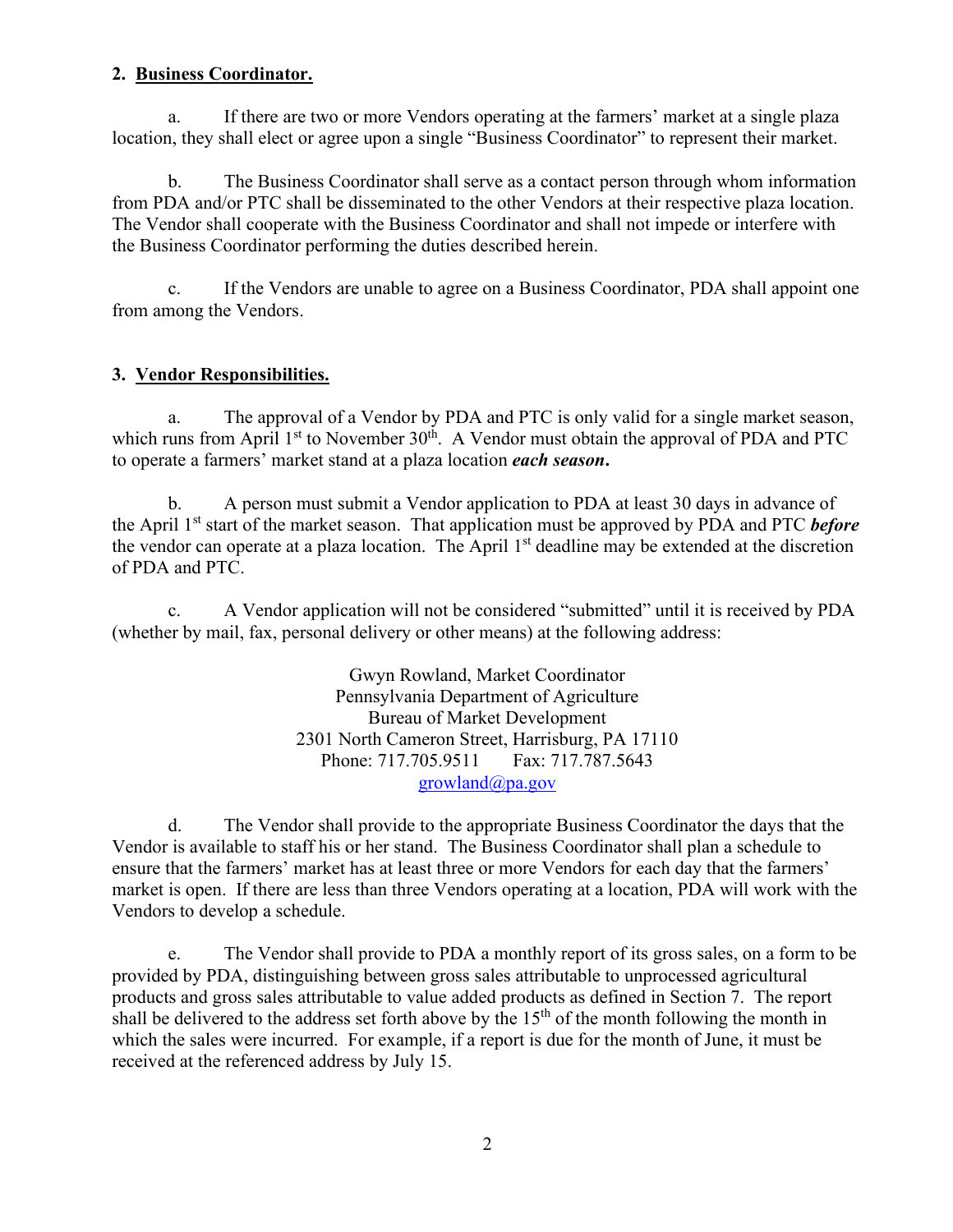f. If the Vendor fails to report gross sales in the manner and within the time described in the preceding paragraph, PDA and/or PTC may revoke the Vendor's approval to operate at the plaza location. If PDA and/or PTC revokes a Vendor's approval, the Vendor will be allotted a 15 day grace period on its first failure to report. The Vendor shall be required to vacate the premises immediately upon receipt of written notice of revocation after failure to cure following the 15-day grace period or second notice for failure to report. Such notification shall be sent to the Vendor by first-class mail addressed to the Vendor at the address listed above. It shall be the Vendor's responsibility to notify PDA and PTC of an address change.

g. The Vendor shall charge reasonable prices for products it sells. In addition, a Vendor shall not undercut another Vendor by pricing products below profitable levels. Any grievances between Vendors dealing with product pricing will be heard by PDA for final resolution.

h. A Vendor shall not offer low-quality products for sale or misrepresent the quality of any product.

i. A Vendor shall keep its farmer's market stand area clean, neat and litter-free. A Vendor shall also work cooperatively with other Vendors to keep the common farmers' market area clean, neat and litter free. Failure to keep the common area clean, neat and litter-free may result in revocation of all Vendor approvals to operate at the plaza location or the revocation of the offending Vendor's approval. A Vendor shall not dispose of unsold merchandise at the site or in on-site trash receptacles.

j. A Vendor who desires to post or erect any sign, banner or printed advertisement on PTC property shall - *prior to erecting or posting the sign, banner or advertisement* - obtain the written approval from PTC, which may be withheld at the sole discretion of the PTC, and shall agree to abide by and adhere to any prohibitions, requirements or limitations imposed by PTC.

k. A Vendor using a motor vehicle or trailer to load and unload goods and supplies at a farmers' market stand shall promptly, upon completion of loading or unloading, move the vehicle or trailer to the employee parking lot at the Service Plaza. Vendor vehicles shall be parked in the employee parking area at all times, except when loading and unloading goods and supplies.

l. The Vendor, at its own expense, shall provide and maintain for the benefit of the PDA, PTC, Applegreenand 7-Eleven, Inc. and itself, as their respective interests may appear, adequate insurance in amounts satisfactory to PDA and PTC, and insuring against liability for injuries to persons and damage to property related to or arising out of the operation of the farmers' market at the specific Turnpike Service Plaza(s) involved. Insurance shall be maintained with responsible insurance companies licensed to do business in the Commonwealth of Pennsylvania. The Vendor shall provide PDA a valid certificate of insurance prior to commencing operation at a plaza location. The policy shall contain minimum coverage limits of \$250,000 per occurrence and \$1,000,000 in the aggregate. The coverage shall be written on an "occurrence" basis, not a "claims made' basis. The policy shall name "the Commonwealth of Pennsylvania, the Pennsylvania Department of Agriculture, the Pennsylvania Turnpike Commission, Applegreen, and 7-Eleven, Inc. as additional insureds. The certificate of insurance shall also acknowledge that the insurance company shall notify all insureds at least thirty (30) days prior to any change, transfer, or cancellation of insurance coverage.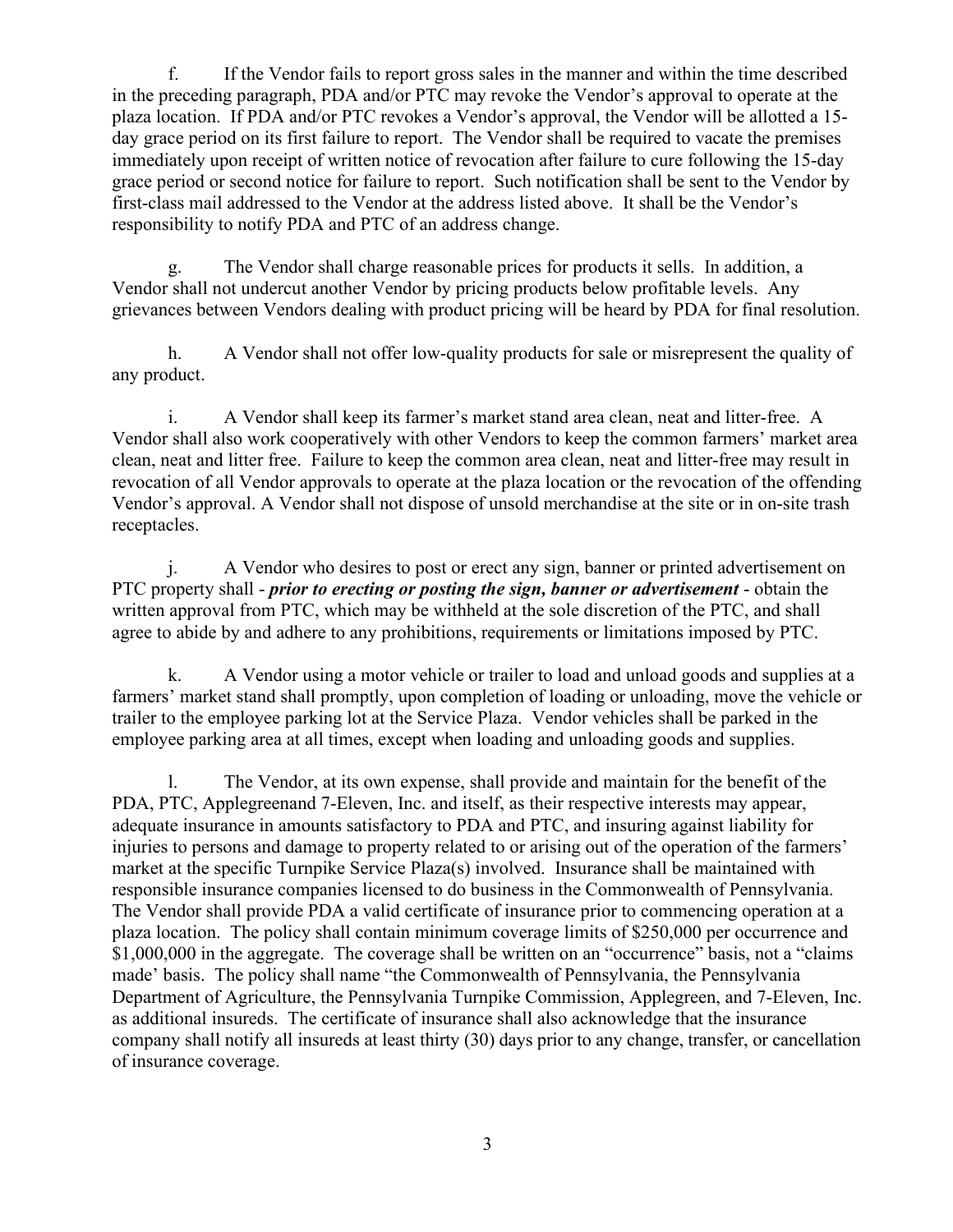m. The Vendor agrees to release, discharge, indemnify, and hold harmless the PTC, PDA and their respective commissioners, officers, employees, and agents as well asApplegreen, 7-Eleven and their respective agents, servants, and employees from any personal injury claims, wrongful death actions, property damage claims, and any other claims, demands, or causes of action for any damage or injury of any kind or nature (including attorneys' fees) to all persons and to all property caused by, resulting from, arising out of, or occurring in connection with the Vendor's, its employees' or its subcontractors' actions, omissions, negligence, wanton or willful conduct while engaged in performing work under this Agreement or while present on the PTC's premises and for breach of this Agreement.

Furthermore, if any claims for such damage or injury including death resulting therefrom be made or asserted, whether or not such claims are based upon the alleged active or passive negligence or participation in the wrong of the PTC, PDA or their respective commissioners, agents, servants and employees orApplegreen, 7-Eleven or their respective agents, servants and employees or upon any alleged breach of any statutory duty or obligation on the part of the PTC, PDA, or their respective agents, servants or employees orApplegreen, 7-Eleven or their respective agents, servants and employees, the Vendor agrees to indemnify and hold harmless the PTC, PDA and their respective agents, commissioners, contractors, and employees as well asApplegreen, 7-Eleven and their respective agents, servants and employees from and against any such claims for damages (including legal fees, interest, and penalties) that the PTC, PDA or their respective agents, commissioners, contractors and employees orApplegreen, 7-Eleven or their respective agents, servants and employees may directly or indirectly sustain, suffer, or incur as a result thereof.

The indemnification obligation shall not be limited in any way by any limitation on the amount or type of damages, compensation or benefits payable by or for the Vendor or its subcontractors under Workers' Compensation Acts, Disability Benefits Acts, or other Employee Benefit Act.

n. The Vendor must provide to PTC/PDA a valid certificate of automobile insurance prior to commencing operation at a plaza location.

o. PTC may, at the Vendor's request, assign up to two (2) Turnpike Door-Only (gate) access cards. The access cards shall remain the property of PTC and shall be used exclusively for the purpose of conducting business at the farmers' market where the Vendor is approved to operate. If approved, the Vendor shall be required to pay a \$20 non-refundable fee per access card and sign a Door-Only Card Use Agreement. Any other use of the Turnpike gate access card(s) by the Vendor shall result in the immediate revocation of the passes from the Vendor by PTC and the Vendor may be charged with fare evasion pursuant to 75 Pa. C.S. § 6110 or other crimes pursuant to the Crimes Code. The Vendor, upon demand of PDA or PTC, shall immediately return the Turnpike access card(s) to PTC. Failure to comply may result in forfeiting these privileges, other associated costs and/or denial of future application approvals.

p. Vendor, its employees, or its subcontractors, while engaged in performing the work of this Agreement or while present on the PTC's premises shall at all times conduct themselves in an appropriate and lawful manner, and shall not engage in discriminatory or obscene conduct, nor engage in harassment, intimidation, threats of, or the commission of, physical violence to persons or property. Failure to comply with this paragraph is grounds for immediate removal from the plaza location and may result in revocation of all Vendor approvals to operate at any plaza location(s) or the revocation of the offending Vendor's approval.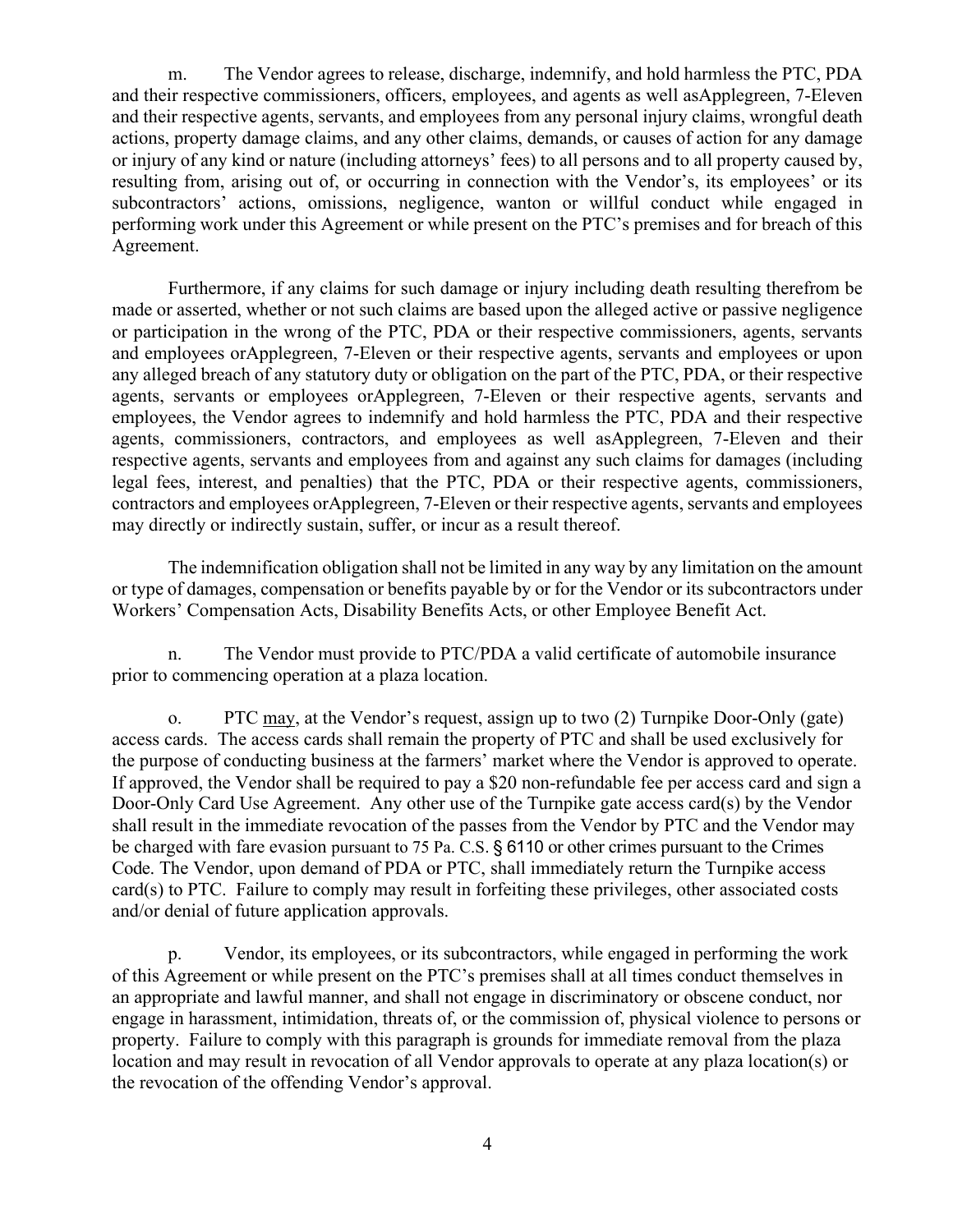# **4. Qualifying Vendors.**

a. PTC and PDA will jointly act as the approving authority (Approving Authority) for PTC farmers' market Vendors. The Approving Authority may deny an application in full or in part for any reason. These reasons might include (but are not limited to) the following:

- Insufficient space.
- Insufficient customers.
- Non-approved items.
- Excess supply of products being sold.
- Prior violations of the PTC Farmers' Market Program rules and procedures.
- Vendor is selling products which are not Pennsylvania-produced.

# **5. Stands.**

a. The Vendor shall maintain its market stand so that it is hazard free, litter free and reasonably attractive to neighboring stands.

b. The placement of Vendor stands within the market will be determined solely by PDA. PDA will make this determination via a random lottery, to be conducted immediately preceding the start of the market season. Only approved vendors will be permitted to participate in the lottery. Submission of an application alone is not sufficient to qualify the prospective Vendor for the lottery. Vendors who are approved after the lottery will be assigned space based upon the date PDA approved the Vendor's application.

c. PTC, or its Service Plaza Lessee (Applegreen and 7-Eleven), will provide the Vendor with two tables, and electricity for lighting and safety equipment. The Vendor shall maintain this equipment in good repair.

d. The Vendor shall not modify the stand and is not permitted to build storage areas at the plaza location. However, portable storage that fits under the stands/tables shall be permitted.

**e. Trucks may be used for storage but must be parked in the employee parking lot. Trucks cannot be parked in the vending area after loading/unloading.** The Turnpike Service Plaza Manager at Applegreen must be notified and approve vendor requests to park a vehicle in the employee parking lot long term. The Vendor shall not erect or bring permanent storage or refrigeration units to the Turnpike plaza location.

f. The farmers' market stands may be inspected at any time by PDA or PTC to insure the Vendor is complying with all rules and regulations.

## 6. Days and Hours of Operation.

a. The market season begins April  $1<sup>st</sup>$ . All markets shall close on November  $30<sup>th</sup>$ .

b. If Easter weekend precedes opening day, **only** flower vendors are permitted to sell flowers over Easter weekend.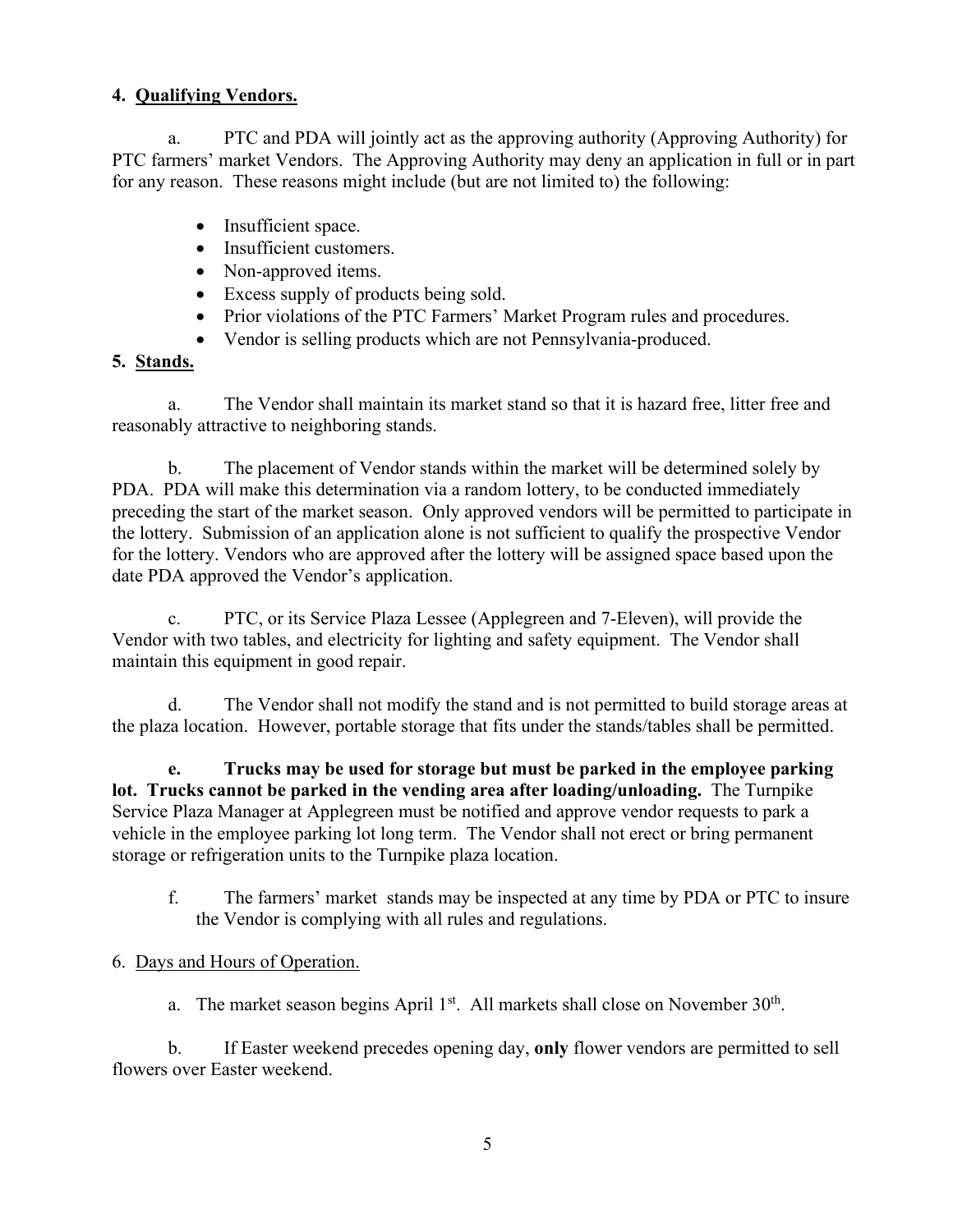c. Hours of operation are subject to the consensus of Vendors. The hours, however, shall be between dawn and dusk only.

d. Vendors shall open on time and be prepared to sell products upon opening. Vendors are not permitted to sell items prior to or after established opening and closing times.

#### **7. Vendors, Products and Product Sources.**

a. A Vendor shall be a Pennsylvania resident whose farm operation is located in Pennsylvania.

b. A Vendor shall grow at least 50 percent (by gross sales) of the unprocessed agricultural products the Vendor sells at the plaza location over the course of a market season. These products must be grown within the Commonwealth of Pennsylvania. Additional agricultural products may be obtained directly from subsequent Pennsylvania agricultural producers. When selling products from other producers, a Vendor shall display in public view the name and address of the farm or business of origin. Products that are produced out-of-state are prohibited. Vendor's value-added items cannot exceed 25% of gross sales for a market season. Alcoholic beverages (wine, beer, and other alcoholic beverages) MAY NOT be sold at the farmers' markets.

c. Vendor may only sell the following products at a Turnpike plaza farmers' market:

#### **1.) Raw/Unprocessed Agricultural Products 2.) Value-Added/Processed**

# **Agricultural Products;**

Manufactured by the vendor at the vendor's location containing the vendor's label. (Processed from the vendors grown products)

- Fruits (no slices) Canned Goods
- 
- 
- 
- Maple Syrup Honey Soap
- Melons (whole or halves) Maple Syrup Candy
- 
- Ornamentals (gourds, corn shucks)
- 
- 
- 
- Flowers Cider (not less than a  $\frac{1}{2}$  quart) • Herbs Fruit Baskets • Honey Candles • Nuts grown in Pennsylvania Preserves (in a jar)<br>• Ornamentals (gourds, corn shucks) Baked Pies – (not portioned for • Potted Plants **individual servings**, and at least • Shell Eggs 8" in diameter). cv • Vegetables (no slices) Cookies - minimum 6 packaged

d. A Vendor may not sell any product that is not on the above list without the prior written approval of the PDA Market Coordinator. Such requests shall be submitted to the PDA Market Coordinator at the address or fax number set forth above and shall describe the product it desires to sell at the plaza location. Furthermore, the PTC or PDA may at any time, for any reason, prohibit the sale of any product even if prior approval has been given.